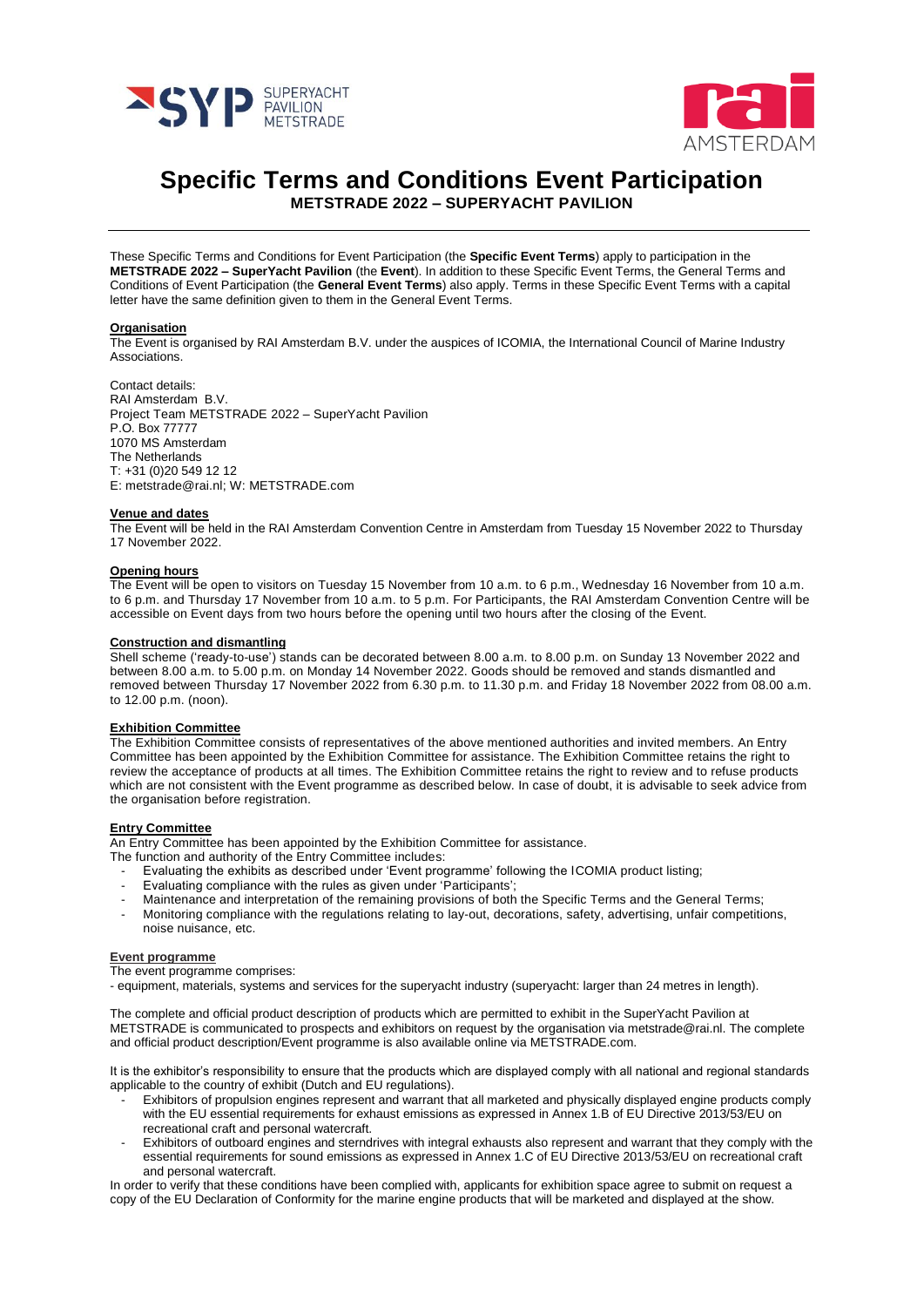Exhibitors agree to cooperate fully with and respond to any questions from any authorities or others as appointed by the organisation. Exhibitors agree that it is their sole responsibility to comply with emissions or safety regulations; and that none of the show parties nor the show may be held responsible for any penalties, burdens or costs that are associated with or result from the enforcement of environmental or safety laws by the appropriate officials.

## **Please note that:**

- 1) **Boats** are **not** accepted, the only exception being small inflatable boats/tenders with a max. of 3.20 meters length.
- 2) The boats in question may not rise above the stand. Inflatable (auxiliary) boats of any size with integral inboard engines are also expressly forbidden
- 3) Services e.g. financial or advisory; as opposed to goods, are not accepted.
- 4) Boat trailers of a length exceeding 4 metres are expressly forbidden. It is not permitted to exhibit products in and/or on the trailer. It is permitted to stack several trailers on top of each other, always provided that they remain within the dimensions of the stand;
- 5) Marine accessories are accepted only if they are strictly marine related;
- 6) Semi manufactured products are accepted only if they are strictly marine related;
- 7) Cutlery is accepted only if they are strictly marine related;
- 8) Water sports accessories such as tubes, wakeboards and canoes are excluded from the METSTRADE Event programme.

Products that are excluded from the METSTRADE Event programme, but are despite of this rule displayed on site, will be removed from the stand on the risk and costs of the exhibitor.

#### **Participants**

The products described under Event programme may only be exhibited by companies who are either original equipment manufacturers and/or authorised distributors of these materials and equipment. (Authorised) distributors are accepted only under the condition that they can show a confirmation from their manufacturer stating that the manufacturer will not be present at METSTRADE/SYP and that this particular distributor is authorised by the manufacturer to exhibit at METSTRADE/SYP. If this is questionable, the organisers reserve the right to ask for written verification. Authorisation is at the full discretion of the organisers, who may refuse exhibitors without incurring any liability.

## **Demonstrations**

Special activities at stands, such as product presentations, performances and shows, may only take place if written permission is granted by RAI. Please note that permission must be requested in writing at the latest 30 days before the beginning of the construction period. This permission is subject to various conditions, including that the activity must be situated in such a way that interested visitors do not block the corridor.

#### **Participation package**

A registration fee of € 495.00 is charged per application. The registration fee is non-refundable.

This registration fee includes:

- Name on participants list in the exhibition catalogue
- Name on participants list at the website METSTRADE.com
- Company name ('Company Profile') for company presentation at METSTRADE.com
- Access to the Exhibitor Portal and Web Shop and ability to use several offers from preferred suppliers
- Exhibitor badges (based on the size of stand)

For each additional company that exhibits within the space rented by a main Participant, a non-refundable registration fee of € 495 will be charged to the main Participant per additional company – with a maximum of two companies per 12 m2. This additional 'co-exhibitor' will receive the same package as the main Participant (see mentioned above) plus the mentioning of the company name and country on the fascia board of the stand, depending on the available space on the fascia board. Please fill in an additional registration form per co-exhibitor.

## **Costs of Stand Space**

**The tariffs for stand rental per m<sup>2</sup> are:**

| Stand package                      | Application before 1 May 2022 | Application from 1 May 2022 |
|------------------------------------|-------------------------------|-----------------------------|
| Stand package of 12 m <sup>2</sup> | 7.656.00                      | 7.956.00<br>€               |
| Stand package of 18 m <sup>2</sup> | € 11.448.00                   | € 11.898.00                 |
| Stand package of 24 m <sup>2</sup> | € 15.192.00                   | € 15.792.00                 |
| Stand package of 36 m <sup>2</sup> | $€$ 22.680.00                 | € 23.580.00                 |

The above mentioned prices are excluding registration fee and VAT. The minimum stand space available is 12 m<sup>2</sup> (4 m width x 3 m deep). Rental of stand space is possible per standard measurement of 12 m<sup>2</sup>, 18 m<sup>2</sup>, 24 m<sup>2</sup> or 36 m<sup>2</sup>. Different stand dimensions can only be arranged in consultation with the organisers. Account is taken, wherever possible, of the exhibitors' wishes for the number of  $m<sup>2</sup>$  and preferences for stand dimensions and location. However, the organisers cannot guarantee in advance that the exhibitors' wishes will be accommodated.

#### **Shell scheme stand construction packages / Regulations**

Exhibitors are not allowed to handle stand construction themselves. Nor are they allowed to attach any eye-catching objects outside or above the standard stand or to attach any other high or projecting objects in, on or around the stand. It may be possible to obtain an exception to this rule, depending on the exhibition material, after consultation with the organisers and with their written permission. The stand must however remain in its original state and the wooden frames on the sides with lighting need to be visible at all time. With regards to the application of stand decorations we advise you to use the double sided tape provided by the organisers. Please note that the coloured piping of the aisle carpet is **not** part of your stand. All exhibits are displayed at the discretion of the Entry Committee, which retains the right to refuse and remove products.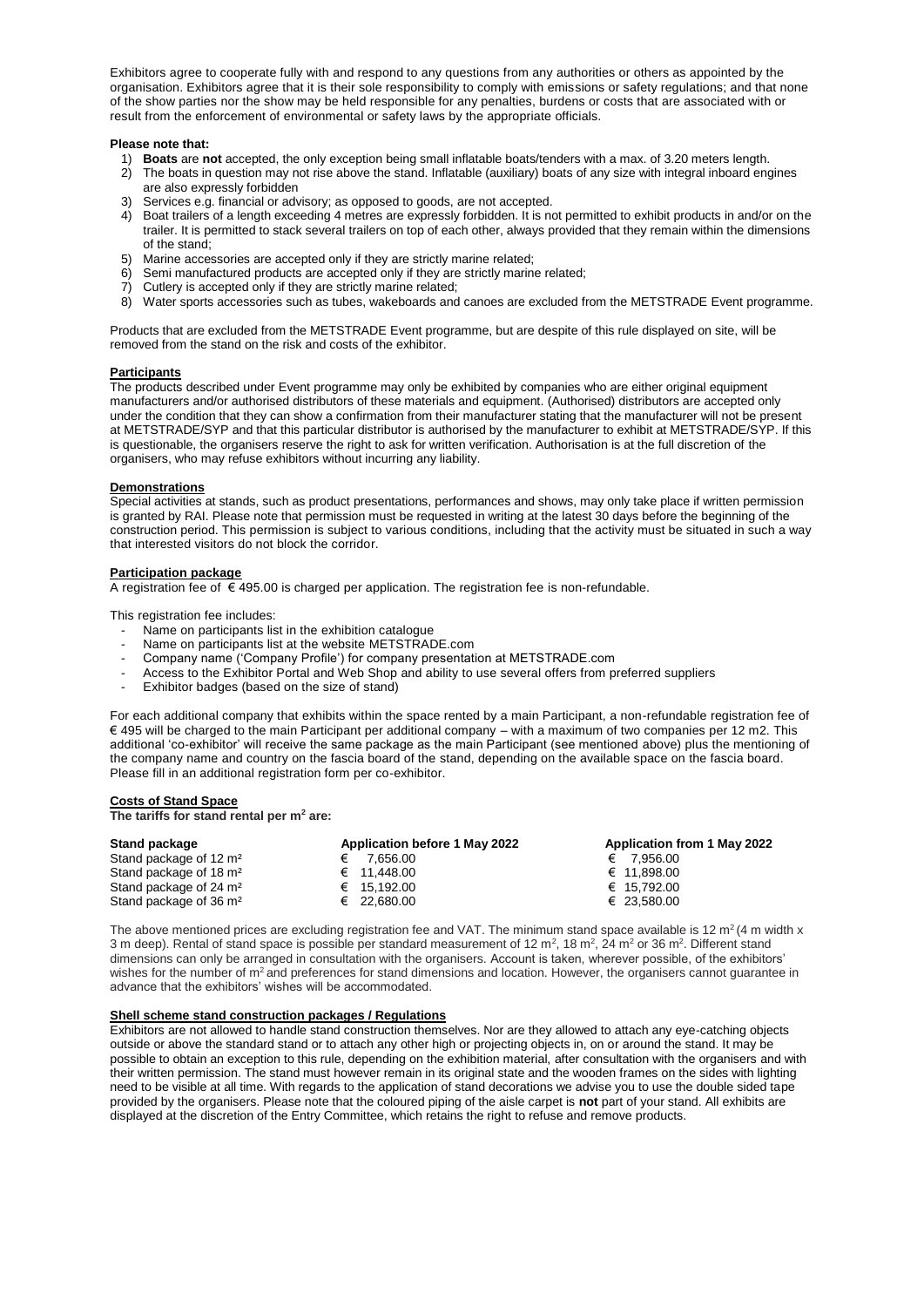# **Exclusive shell scheme stand package**

The SuperYacht Pavilion stand package is based on minimum stand size of 12 m<sup>2</sup> (4 m width x 3 m deep) and consists of:

- Stand space
- Stand construction/equipment/furniture<sup>1</sup>
- Daily basic cleaning of your stand
- Stand catering<sup>2</sup>
- Unlimited use of the exclusive SYP Bar(s) situated in a central position of the SuperYacht Pavilion
- 250 METSTRADE invitations which can be ordered in the Exhibitor Portal/Web Shop free of charge
- Free Wi-Fi for e-mail purposes only
- Free access to The Superyacht Forum Closing Drinks (maximum 2 persons) organised in cooperation with The Superyacht Group
- <sup>1</sup> Stand construction, equipment and furniture in detail:
	- Wooden wall elements (274 cm high) covered with black or white flannel with a wooden plinth on top and bottom
	- Wooden frames on the sides with lighting
	- Stand number, company name and country on the sign fixed on the wooden frames on the sides
	- Lockable storage (100 x 100 cm)
	- Carpet tiles, available in various colours (standard colour = anthracite)
	- Stands less than 36 m<sup>2</sup>:
		- 4 LED aluminium track lights (2 tracks of 60 cm with each 2 track lights, 15W LED)
		- **1** black table and 3 black chairs or 1 white table and 3 white chairs
		- 1 black reception counter or 1 white reception counter
	- Stands bigger than 36 m<sup>2</sup>:
		- 6 LED aluminium track lights (3 tracks of 60 cm with each 2 track lights, 15W LED)
		- 2 black tables and 6 black chairs or 2 white tables and 6 white chairs
		- 2 black reception counters or 2 white reception counters
		- 2 kW daytime power, including double wall socket and power consumption
	- 2 kW continues power, including wall socket and consumption for the refrigerator
	- Full colour company logo on back wall: 1200 x 600 mm

Please note an artist impression of the different stand packages (black and white) is available via METSTRADE.com. All packages are subject to change. If applicable the project team will be in touch with all exhibitors at the earliest opportunity to explain the changes.

## <sup>2</sup> Stand catering in detail:

The exclusive stand catering package is based on full service catering for exhibitors in the SuperYacht Pavilion, providing the exhibitors full catering on their stand during event hours.

The catering package includes the following:

- Food and beverages will be delivered at your stand according to a set time schedule matching general catering moments per day
- A refrigerator is facilitated per stand filled with drinks and will be replenished daily

The stand catering package has been determined on a fixed amount of food and beverages per day, based on your stand size:

- $12 \text{ m}^2$  4 persons
- $18 m<sup>2</sup>$  8 persons
- $-$  24 m<sup>2</sup> 8 persons
- $-$  36 m<sup>2</sup> 12 persons

#### **Space allocation**

Space is allocated at the organisers' discretion, based on the availability of space and taking the wishes of each exhibitor as much into account as possible. If a waiting list needs to be established as a result of lack of space, this will be handled by date of receipt of the registration form. No rights can be claimed from allocations of prior SuperYacht Pavilion exhibits. Account is taken, wherever possible, of your wishes for the number of m<sup>2</sup> and preferences for stand dimensions and location. However, the organisers cannot guarantee in advance that your wishes will be met.

## **Invitations**

Exhibitors can order METSTRADE invitations for distribution to their clients. The first 250 ordered invitations are free of charge and can be ordered via the Exhibitor Portal/Web Shop. Purchased invitations cannot be refunded by RAI Amsterdam.

#### **Terms of Payment**

In accordance with the provisions of article 7 of the Standard Terms, the uniform stand construction package costs should be paid in two instalments, namely:

- <sup>1</sup> 1<sup>st</sup> advance invoice of 25% of the total number of square metres reserved, plus the registration fee: within 21 days of the date of the first advance invoice (advance invoices are sent from 365 days before the exhibition).
- 2<sup>nd</sup> advance invoice of 100% (minus the 25% of the first advance invoice): within 21 days of the date of the second advance invoice (these are sent from 90 days before the exhibition).

No advance invoices are sent from 90 days before the exhibition. In the event of application less than 90 days before the first build-up day of the exhibition the amount owed should be paid **in full** together with the application, but at least four days before the first build-up day.

#### **Media Solutions**

To put your company in the spotlight before, during and after the Event, RAI offers participants several Media Solutions such as online advertising, advertisements in the show catalogue, advertising in- and around the RAI Convention Centre, video and narrowcasting.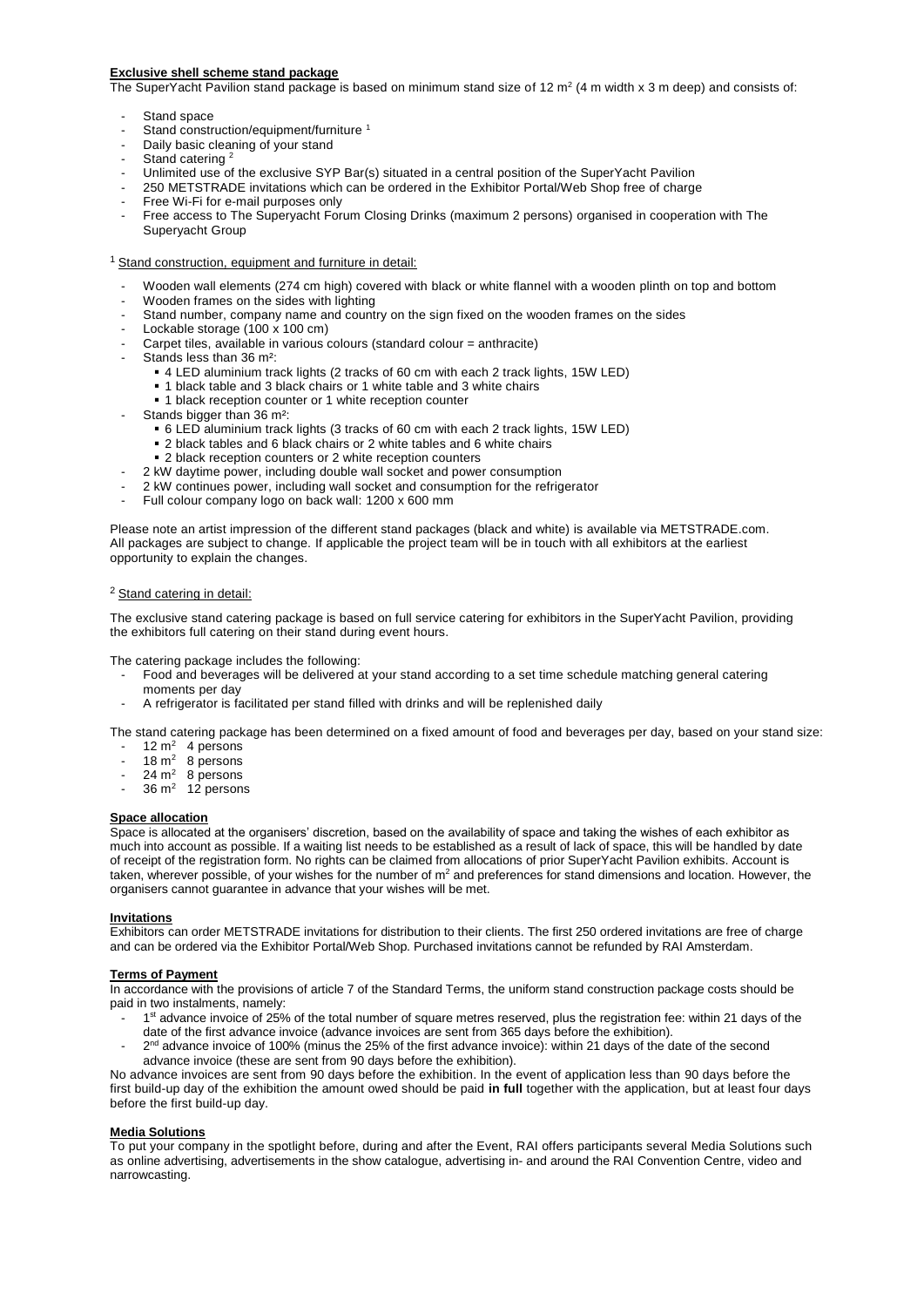# **VAT Regulations**

Due to VAT rules regarding the place of supply of services, whereby RAI does not have to invoice Dutch VAT on stand rental and stand construction, Participants must enter their full VAT number on the Registration Form or enclose a statement from the tax authorities that qualifies them as a taxable person. If this information is not provided, we are obliged to charge Dutch VAT on all our invoices. This rule only applies to non-Dutch Participants.

## **Disputes**

Any complaints should be made within 30 days of the last day of the exhibition. Complaints brought to our attention beyond this deadline will not be addressed.

\*\*\*

## **Protecting Your Intellectual Property**

Exhibitions have proven to be an excellent platform to showcase new innovations for technology and products to the market for the first time. Research has shown that learning about new innovations is one of the most important reasons for visitors to attend an exhibition. But when your company is investing time, money and resources in research and development you want to make sure you can protect your innovations and receive the full benefits of the investments made. RAI Amsterdam understands how important this is for you and is pleased to provide some practical tips on how to protect your Intellectual Property (**IP**) rights in The Netherlands and avoid IP conflicts.

## **What is IP?**

Intellectual property refers to "*creations of the mind: inventions; literary and artistic works; and symbols, names and images used in commerce*." In this context, we refer to, for example, patents, trademarks or industrial designs:

- **A patent** is an exclusive right granted for an invention, for example a product or process that provides a new (technical) solution to a problem. Registering a patent would provide the owner of the patent with protection for their inventions.
- **A trademark** is a distinctive sign that identifies certain goods or services provided or produced by a company or individual. By registering a trademark, it ensures that the owners of the trademark have the exclusive right to use them on their goods, products and services.
- **An industrial design** refers to the ornamental or aesthetic aspects of a product or design. It can refer to threedimensional features, like shape or surface, or to two dimensional features, like patterns, lines or colors.

#### **Registering your IP**

How, when and where to register your innovations (products and brands) differs per country and region. As an international business, it may very well be prudent to register your IP in all of the countries in which you do business. Please note that registering your IP rights takes time and that this is preferably taken care of well in advance of any exhibition in which you intend to participate. For more information, we refer to the links provided at the end of this document.

#### **What you can do**

Protecting IP is the responsibility of the exhibitors themselves. As an exhibition organiser, RAI Amsterdam does not have specific knowledge of product development and IP protection in your industry. Furthermore, METSTRADE 2022 is an independent platform for the industry, and can only advise and assist you in case of (suspected) infringement. Your innovations are best protected by registering patents, trademarks and/or design rights and by identifying and warning (possible) infringers with a cease and desist letter before the exhibition starts. Of course we understand that conflicts may arise during the exhibition, and for that purpose RAI Amsterdam has set up an IP Legal Desk to provide you with preliminary advice in urgent matters. More information on how the IP Legal Desk can help you before and during the exhibition is described hereafter.

# **Global tradeshow – European patents!**

Even though METSTRADE 2022 is an international trade show serving a global marketplace, Dutch (or European Union) regulations and laws apply to the show.

#### **Only exhibit products of which you hold the IP rights!**

If you have a product that possibly infringes anyone's IP rights, don't exhibit this product, especially if you have received a warning from the IP right holder. RAI Amsterdam will always follow and comply with a court decision. So avoid disappointment and problems during the show.

## **Before the Exhibition - Three steps to avoid IP issues**

As an exhibitor, you do not want the hassle of dealing with IP rights issues during the trade show. You want to spend your valuable time meeting clients and prospects, and doing business. It is therefore best to avoid any IP conflict at the exhibition altogether. There are several ways you can prevent an IP conflict, by taking some time in advance of the exhibition to identify possible infringers of your IP rights and by taking action to prevent them from exhibiting the (possibly) infringing product(s).

- **1. Review the exhibitor list:** The exhibitor list at [METSTRADE.com](http://www.metstrade.com/) is regularly updated. Most companies even list (some of) the products they will be exhibiting on their own webpage which is linked to the exhibitor list. Review this list in advance to see if there are any companies of which you suspect that they might infringe on your IP.
- **2. Warn suspected infringers:** If you see a company on the exhibitor list that might infringe your IP, send them a cease and desist letter warning them not to exhibit these products at METSTRADE 2022, or face immediate legal action from you. A template letter is available in the Exhibitor Portal. Please keep in mind that RAI Amsterdam is not an IP mediator and that you will have to make your own consideration as to when to send a letter and its contents. In view hereof, you will also find a list of attorneys in the Netherlands in this document which we recommend you contact in order to assist you on a more tailor made letter, or can help you prepare legal action in case the products are (threatened to be) exhibited after all.
- **3. Request a border seizure and/or preliminary injunction:** If you suspect that products infringing your IP will be brought into the Netherlands, you are entitled to request that the Dutch Customs confiscate these goods. If the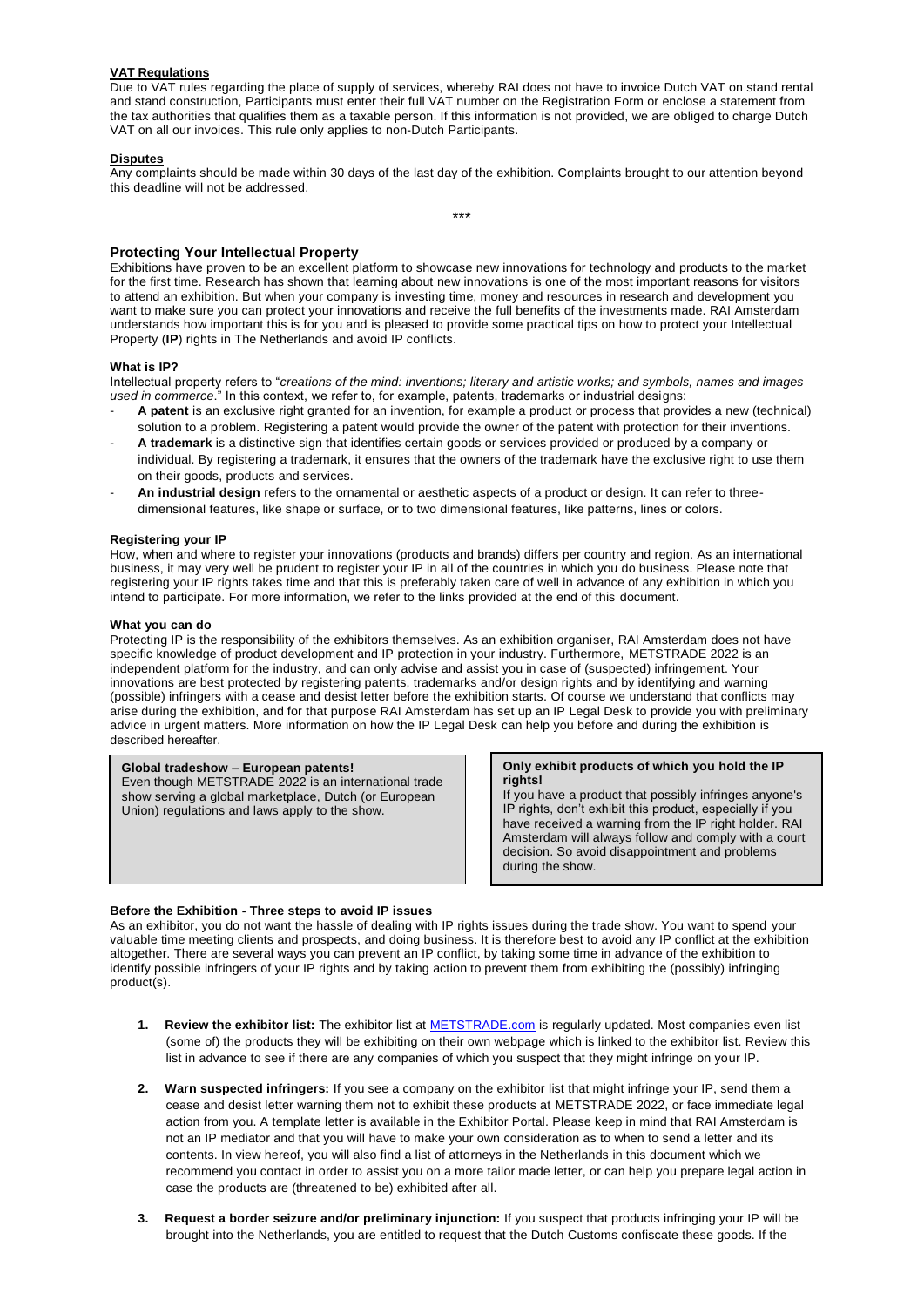Customs agree with your request, they will stop these goods at the border and ask you to look at the products to see if they really infringe your intellectual property. The contact details of the Dutch Customs Agency can be found at the end of this document. In some cases it is also possible to request an injunction from the Dutch courts in advance of an exhibition, preventing the threatened infringement. Moreover, this is sometimes possible without notifying the suspected infringer in advance.

#### **Be prepared: Bring your patents, registrations and trademarks to the show.**

The IP Legal Desk or a law firm you may contact can only assist you if you can show your patents, registrations, trademarks etc. It is therefore important to bring these documents with you to the show.

**The IP Legal Desk at METSTRADE 2022** Our in-house counsel will be available during to advise you on what steps you can take to protect your products, brands and trademarks. If need be she can refer you to specialized IP attorneys. These specialized attorneys can also advise you what to do if you decide to go to court in the Netherlands for suspected or detected IP infringement during the exibition. The IP Legal Desk can be contacted through Organiser's Office.

# **During the Exhibition - What to do if your IP is infringed**

If you see or suspect infringement of your IP rights during the exhibition you can approach the (suspected) infringer to notify them of your IP rights. If that does not have the desired result, it is possible to send a cease and desist letter. If that also does not work, it is possible to go to a Dutch court to obtain an injunction, which is a provisional decision obliging the other party to stop the infringement, for example by no longer displaying and offering the product(s) during the exhibition.

## **IP Legal Desk**

Contact the IP Legal Desk (available on call) and present your case in the Organiser's Office (Monday 14 November & Tuesday 15 November 2022) who will carry out a *prima facie* review of your case. If necessary, they will refer you to someone who can further assist you.

**RAI Amsterdam does not have the means to enforce the removal of any products from an exhibition without a court ruling. We can only request the product to be removed, and ban an exhibitor and a specific product from the exhibition floor, if a court ruling has been granted.** 

# **Cease and desist letter and preliminary proceedings**

- 1. **Deliver a cease and desist letter:** As described above, it is generally advisable to first deliver a cease and desist letter to an infringing exhibitor**,** demanding that they stop exhibiting the infringing product(s) or face immediate legal action. A template letter is available in the Exhibitor Portal. The IP Legal Desk can assist and advice you.
- **2. Go to court for injunctive relief:** If the exhibitor refuses, you can go to a Dutch court in a Preliminary Proceeding. Basically, you would be asking the court to make an urgent provisional ruling that demands that the product(s) can no longer be exhibited. If the court rules in your favor, RAI Amsterdam will always cooperate with bailiffs and comply with court-imposed measures. A list of recommended attorneys based in the Netherlands can be found at the next page of this document. The IP Legal Desk, which can be contacted through the Organiser's Office can also assist and advise you.
- **3. Enforce the injunction:** if the court has granted an injunction, the decision can be enforced with a bailiff. He will then go to the infringer on your behalf and notify the infringer of the decision that obliges the infringing acts to be stopped immediately. If the infringing acts nevertheless continue, it can be possible to remove the products from the exhibition by way of a seizure (for which court permission is also necessary). The bailiff will then confiscate the product(s) and related promotional materials at the exhibition.

#### **The recommended IP law firms listed below can assist you with these steps.**

**Useful contact information Patent institutions, customs and recommended attorneys**

## **Patent Institutions**

European Patent Office [www.epo.org](http://www.epo.org/)

World Intellectual Property Organization [www.wipo.int](http://www.wipo.int/)

European Union IPR Helpdesk [www.iprhelpdesk.eu](http://www.iprhelpdesk.eu/)

Dutch Patent Office <https://www.rvo.nl/onderwerpen/innovatief-ondernemen/octrooien-ofwel-patenten>